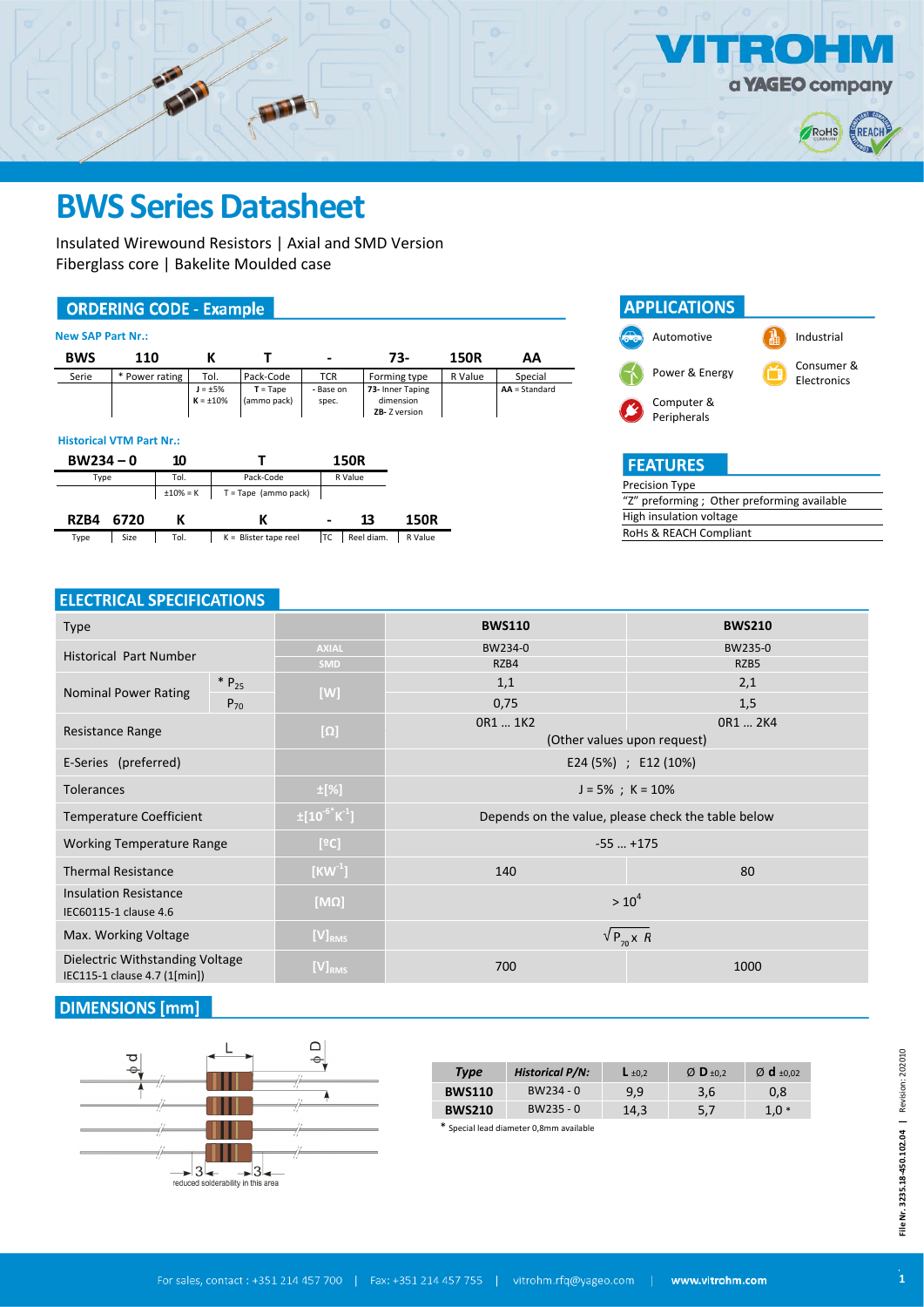

## **BWS Series Datasheet**

| <b>PERFORMANCE DATA</b>                                                                              |                      |                                     |               |
|------------------------------------------------------------------------------------------------------|----------------------|-------------------------------------|---------------|
| <b>Type</b>                                                                                          |                      | <b>BWS110</b>                       | <b>BWS210</b> |
| <b>Historical Part Number</b>                                                                        | <b>AXIAL</b>         | BW234-0                             | BW235-0       |
|                                                                                                      | <b>SMD</b>           | RZB4                                | RZB5          |
| <b>Derating Linear</b>                                                                               | [°C]                 | 70175 (0W)                          |               |
| <b>Climatic Category</b>                                                                             |                      | 55/175/56                           |               |
| <b>Failure Rate</b><br>(Total, $\theta_{0}$ , max, 60[%] cont. lev.)                                 | $[10^9 \text{ h}^1]$ | appr. 100 depends on value          |               |
| Endurance<br>IEC60115-1 clause 4.25<br>(P <sub>70</sub> @ 70[°C], 1000[h])                           | $\pm$ [%]            | 5,0                                 |               |
| Damp Heat, Steady State<br>IEC60115-1 clause 4.24<br>(40[°C], 93[% r.h.], 56[d])                     | $\pm$ [%]            | 2,0                                 |               |
| <b>Climatic Sequence</b><br>IEC60115-1 clause 4.23                                                   | $\pm$ [%]            | 2,0                                 |               |
| Resistance to Soldering Heat<br>IEC60115-1 clause 4.18<br>$(260^{\pm 5} [^{\circ}C], 10^{\pm 1}[s])$ | $\pm$ [%]            | 0,2                                 |               |
| <b>Surge Test</b><br>IEC61000-4-5                                                                    | $\pm$ [%]            | 2,0                                 |               |
| <b>Terminal Strength</b>                                                                             | $\pm$ [%]            | 1,0                                 |               |
| <b>Terminal Tensile Strength</b>                                                                     | $[N]$                | 40                                  |               |
| Solderability<br>IEC60068-2-20<br>$(245^{\pm 5}$ [2C] $3^{\pm 0.5}$ [s])                             |                      | Solder bath method (> 95% coverage) |               |
| Marking<br>IEC60062                                                                                  |                      | Color code                          |               |

### **TEMPERATURE COEFFICIENT**

| New P/Nr. Type | <b>Historical</b> | Temperature Coefficient (ppm K-1) |                |               |                                                                                                                                                                                                                                                                                                                                                                                                                                                                            |            |                |  |  |  |  |  |
|----------------|-------------------|-----------------------------------|----------------|---------------|----------------------------------------------------------------------------------------------------------------------------------------------------------------------------------------------------------------------------------------------------------------------------------------------------------------------------------------------------------------------------------------------------------------------------------------------------------------------------|------------|----------------|--|--|--|--|--|
|                | $P/Nr$ :          | TC ±1000                          | <b>TC ±800</b> | TC ±600       | <b>TC ±400</b>                                                                                                                                                                                                                                                                                                                                                                                                                                                             | TC ±300    | <b>TC ±150</b> |  |  |  |  |  |
| <b>BWS110</b>  | $BW234 - 0$       | $\overline{\phantom{a}}$          | ____           | OR1  OR15     | $\frac{1}{2} \left( \frac{1}{2} \right) \left( \frac{1}{2} \right) \left( \frac{1}{2} \right) \left( \frac{1}{2} \right) \left( \frac{1}{2} \right) \left( \frac{1}{2} \right) \left( \frac{1}{2} \right) \left( \frac{1}{2} \right) \left( \frac{1}{2} \right) \left( \frac{1}{2} \right) \left( \frac{1}{2} \right) \left( \frac{1}{2} \right) \left( \frac{1}{2} \right) \left( \frac{1}{2} \right) \left( \frac{1}{2} \right) \left( \frac{1}{2} \right) \left( \frac$ | OR16  OR62 | OR68  1K2      |  |  |  |  |  |
| <b>BWS210</b>  | $BW235 - 0$       | OR1  OR16                         | OR18  OR68     | $\frac{1}{1}$ | OR75  2K4                                                                                                                                                                                                                                                                                                                                                                                                                                                                  |            |                |  |  |  |  |  |

### **PULSE PERFORMANCE**



The curves are expressing the range, where no substantial effects are caused of recurrent pulses. A single pulse with a 3 – 5 times higher value will cause the destruction of the resistor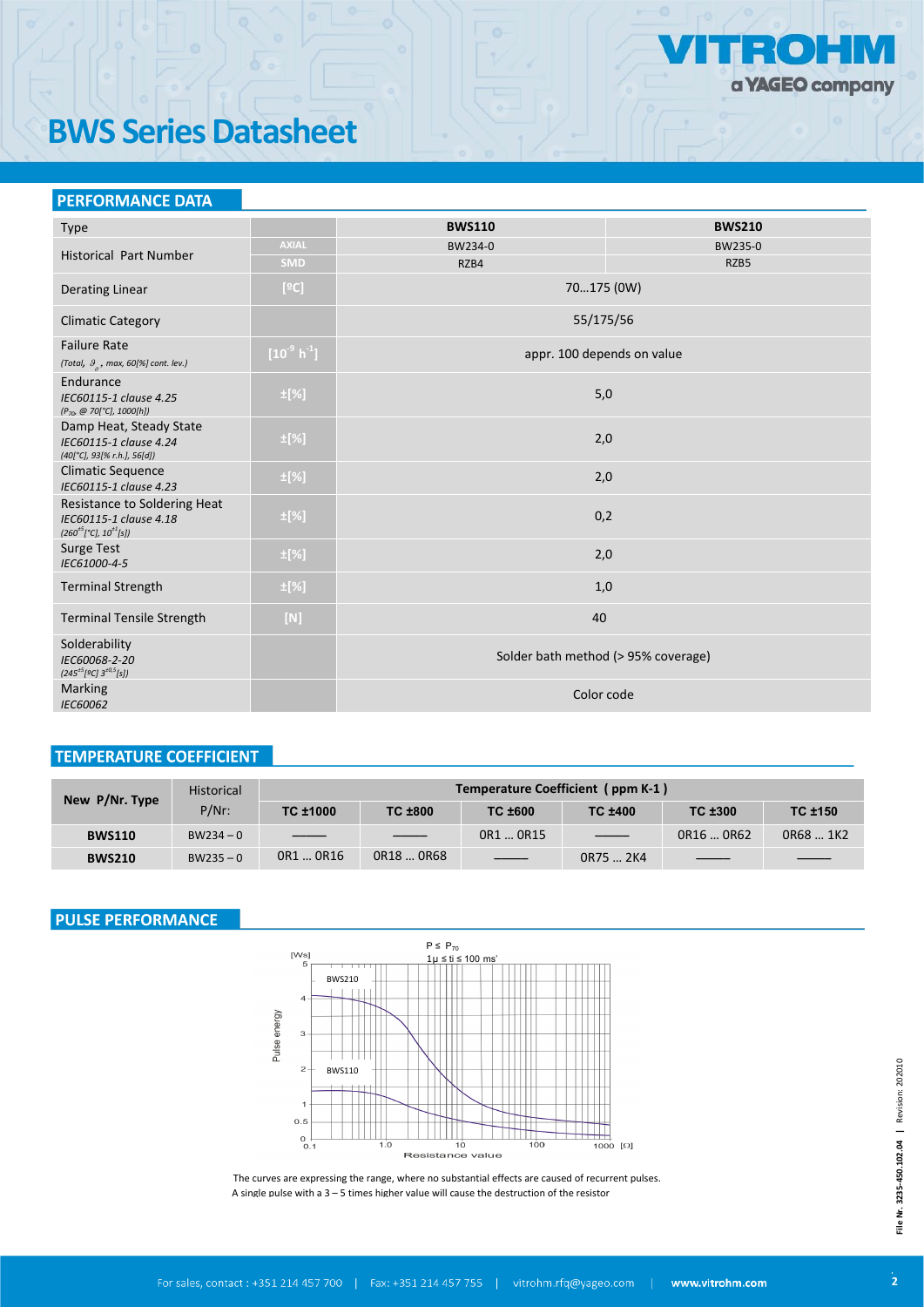# **BWS Series Datasheet**

### **PACKAGING**

The standard packaging for BWS in axial type is taped, dimensions below.



| <b>Type</b>   | <b>Historical</b><br>$P/N$ : | <b>Pack Code</b>    | <b>Pieces</b> | <b>Forming Type</b><br>(Inner Taping dim.) | A  |    |    |
|---------------|------------------------------|---------------------|---------------|--------------------------------------------|----|----|----|
| <b>BWS110</b> | $BW234 - 0$                  | 1000<br>$T = Taped$ |               | $73-$                                      | 73 | 85 | 5  |
| <b>BWS210</b> | $BW235 - 0$                  | Ammo pack           | 1000          |                                            | 73 | 85 | 10 |

### **SMD LEAD CONFIGURATIONS**







| Type          | <b>Historical P/N</b> | <b>Size</b> |                | $L_1$ ±0.2 | $ØD_{\pm 0.2}$ | Ø d ±0,02 |                            | <b>L</b> max |    |    |    |
|---------------|-----------------------|-------------|----------------|------------|----------------|-----------|----------------------------|--------------|----|----|----|
| <b>BWS110</b> | RZB4                  | 6720        | $17,0+1,0$     | 9,9        | 3,0            | 0,8       | $5,0{\scriptstyle \pm0,5}$ | . . -        | 14 | 10 | 10 |
| <b>BWS210</b> | RZB5                  | 8424        | $20,9{\pm}1,0$ | 14,3       | .,             | 1.0       |                            | 8,0          | 16 |    |    |









| Type          | A <sub>0</sub> | B <sub>0</sub> | W  | D <sub>1</sub> |    | T <sub>2</sub> | <b>Type</b>   | W <sub>1</sub> | W <sub>2</sub> | N   | A   | <b>Type</b>   | Packaging                          | <b>Pieces</b> |
|---------------|----------------|----------------|----|----------------|----|----------------|---------------|----------------|----------------|-----|-----|---------------|------------------------------------|---------------|
| <b>BWS110</b> | 5.7            | 16.7           | 24 | 2.0            |    | 7,6            | <b>BWS110</b> | 25,4           | 29,5           | 90  | 330 | <b>BWS110</b> | $13$ (inch)<br><b>Blister tape</b> | 1000          |
| <b>BWS210</b> | 6,0            | 21,4           | 32 | 2.0            | 12 | 8,1            | <b>BWS210</b> | 33,4           | 37,4           | 100 | 380 | <b>BWS210</b> | $15$ (inch)<br><b>Blister tape</b> |               |

#### **Ordering Code for SMD :**

| <b>BWS</b> | 110            |                                |                            | $\overline{\phantom{0}}$ | ZB-                  | <b>150R</b><br>АΑ |                 |  |
|------------|----------------|--------------------------------|----------------------------|--------------------------|----------------------|-------------------|-----------------|--|
| Serie      | * Power rating | Tol.                           | Pack-Code                  | TCR                      | Forming type         | R Value           | Special         |  |
|            |                | $J = \pm 5%$<br>$K = \pm 10\%$ | $K = Blister$<br>Tape Reel | - Base on<br>spec.       | <b>ZB-</b> Z version |                   | $AA = Standard$ |  |